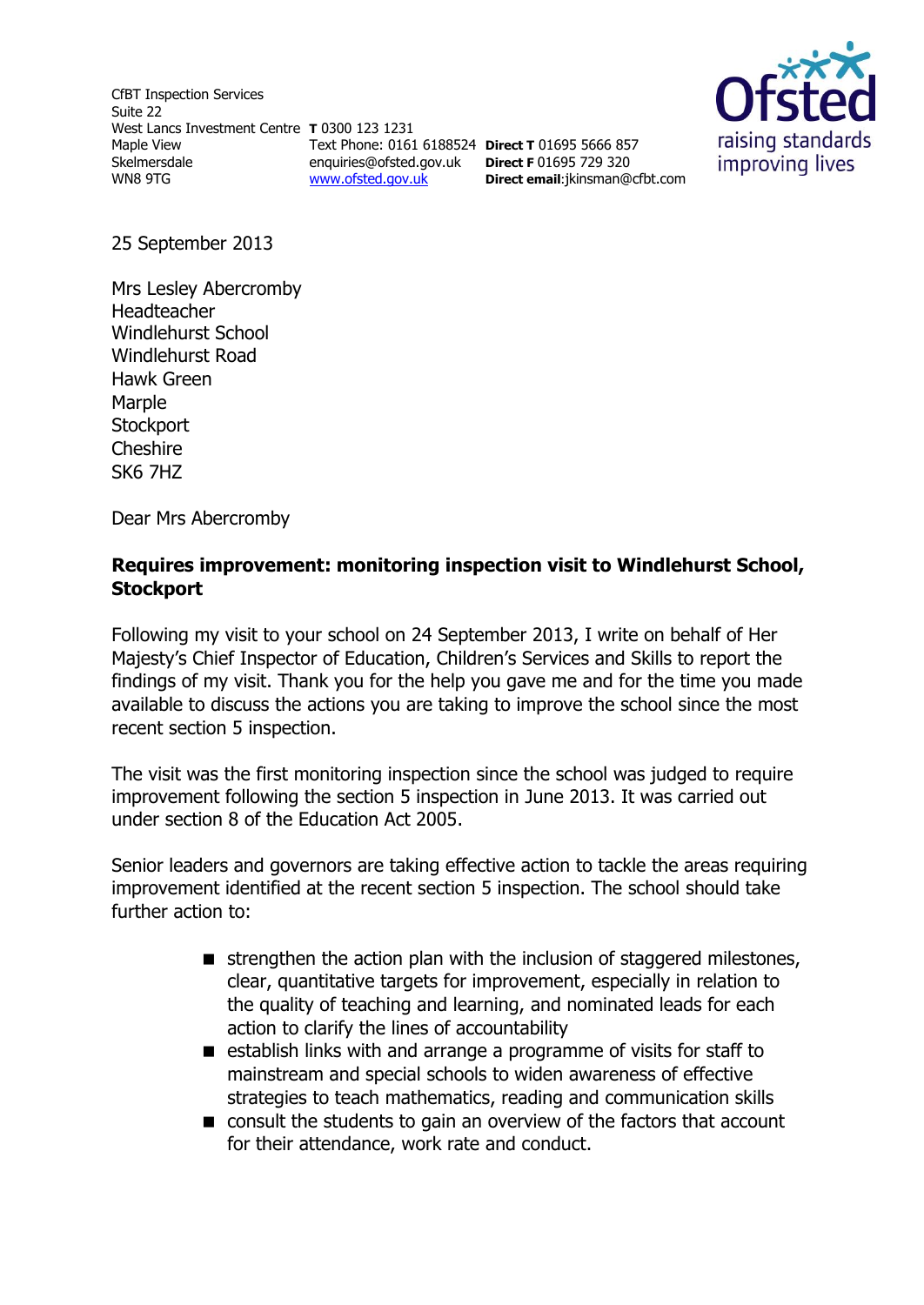

## **Evidence**

During the visit, meetings were held with you, the Chair of the Governing Body and a representative of the local authority to discuss the action taken since the last inspection. The school action plan was evaluated and other documents reviewed, including the headteacher's reports to governors, data regarding attendance and exclusions, and performance data from 2012/13.

# **Context**

One teacher left the school at the end of the summer term; two teachers have resigned and will leave in October. A newly qualified teacher has joined the Key Stage 3 team. The school is currently advertising for a teacher with expertise in mathematics. Two experienced governors will join the governing body in November.

### **Main findings**

Senior leaders, the governing body and the local authority accepted the findings of the inspection in June and have worked together to agree a plan of action which reflects all aspects of the identified areas for improvement. Although the plan gives a clear picture of phased action, it lacks clear milestones with linked targets to guide rigorous, critical evaluation of the effectiveness of what is being done. Governors are meeting monthly to check and question the progress being made.

A start has been made in implementing the action plan but it is too soon to evaluate the impact of initiated changes. However, changes have underlined some concerns. For instance, Key Stage 3 is now organised in line with primary practice with all three form-teachers delivering English and mathematics. This heightens the urgency of training, as well as awareness of effective practice in other schools, to ensure that all staff are confident in planning progression in learning and in ensuring the right level of individual challenge in mathematics, reading and communication skills. The deputy headteacher is leading the work to refine the setting of individual behaviour targets and to develop mentoring and group discussion times. Staff are now expected to take full responsibility for managing students' behaviour and for dealing with issues as and when they occur. Not all are doing so to the same extent, indicating a pressing need to agree 'non-negotiables', as has been done in respect of aspects of teaching. The collection of students' mobile telephones at the start of the day has reduced significantly distractive behaviour in lessons. Moves are afoot to provide more activities at break times, especially for Key Stage 4 students, but the action plan does not recognise the potential of seeking students' views in how to maximise the potential of the accommodation, resources and current activities to foster students' respect for themselves, others and the environment.

Staff have agreed a programme to enable the headteacher to conduct the performance management of all teachers. As part of their monitoring, governors have asked to see sample targets for improvement and reports from learning walks.